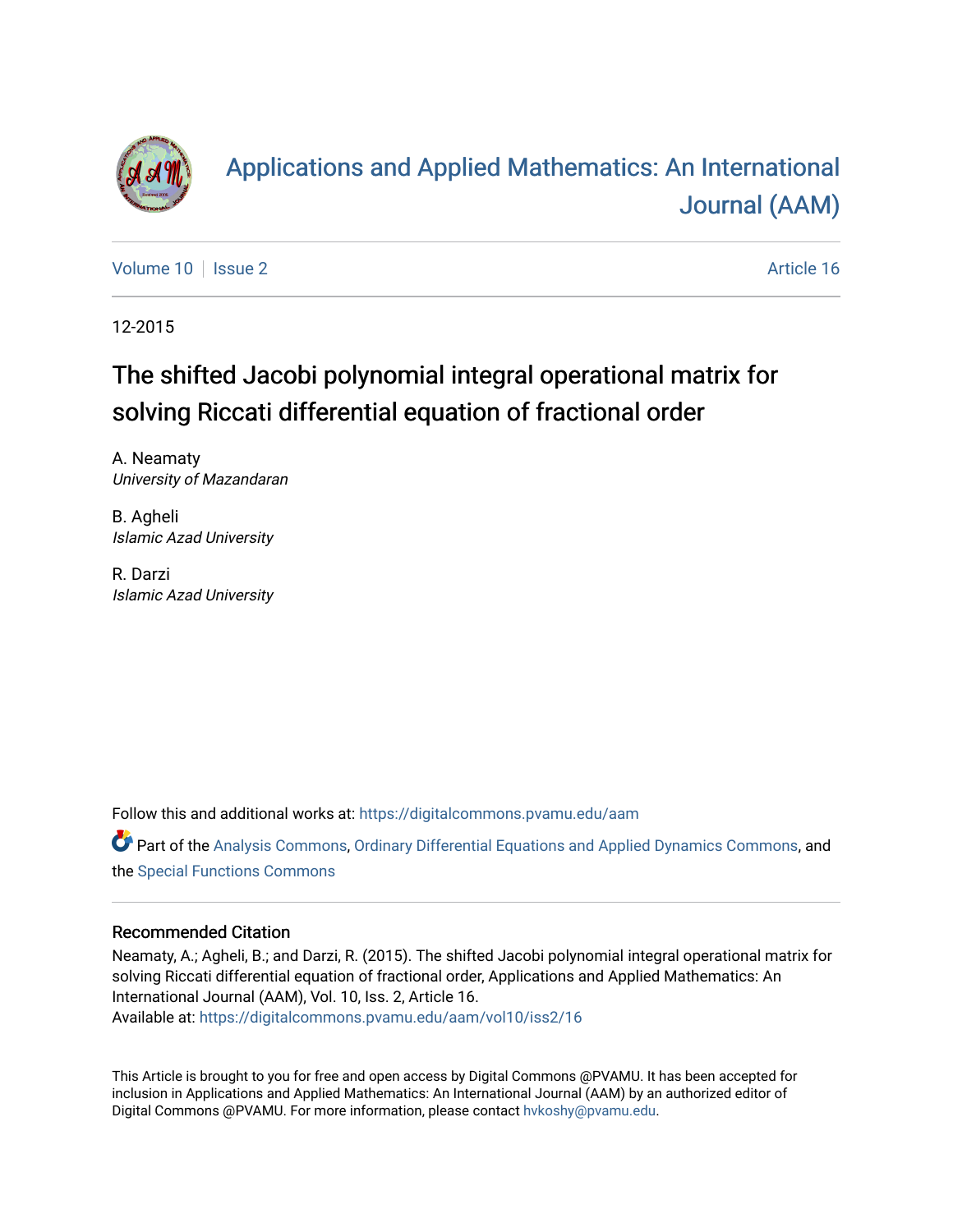

Available at <http://pvamu.edu/aam> Appl. Appl. Math. **ISSN: 1932-9466**

**Vol. 10, Issue 2 (December 2015), pp. 878-892**

**Applications and Applied Mathematics:** An International Journal **(AAM)**

## **The shifted Jacobi polynomial integral operational matrix for solving Riccati differential equation of fractional order**

**A. Neamaty<sup>1</sup> , B. Agheli<sup>2</sup> and R. Darzi<sup>3</sup>**

<sup>1</sup>Department of Mathematics University of Mazandaran Babolsar, Iran [namaty@umz.ac.ir](mailto:namaty@umz.ac.ir) <sup>2</sup>Department of Mathematics Qaemshahr Branch Islamic Azad University Qaemshahr, Iran [b.agheli@qaemshahriau.ac.ir](mailto:b.agheli@qaemshahriau.ac.ir) <sup>3</sup> Department of Mathematics Neka Branch, Islamic Azad University Neka, Iran [r.darzi@iauneka.ac.ir](mailto:r.darzi@iauneka.ac.ir)

Received: October 31, 2014; Accepted: June 26, 2015

## **Abstract**

 In this article, we have applied Jacobi polynomial to solve Riccati differential equation of fractional order. To do so, we have presented a general formula for the Jacobi operational matrix of fractional integral operator. Using the Tau method, the solution of this problem reduces to the solution of a system of algebraic equations. The numerical results for the examples presented in this paper demonstrate the efficiency of the present method.

**Keywords**: Fractional differential equations; Operational matrix; Jacobi polynomials; Tau method, Riccati equation

**MSC 2010 No.:** 34A08; 26A33; 47B36

## **1. Introduction**

Fractional calculus has been one of the most fascinating issues that have attracted the attention of large group of scholars, particularly in the fields of mathematics and engineering. This is due to the fact that boundary value problems of fractional differential equation can be employed to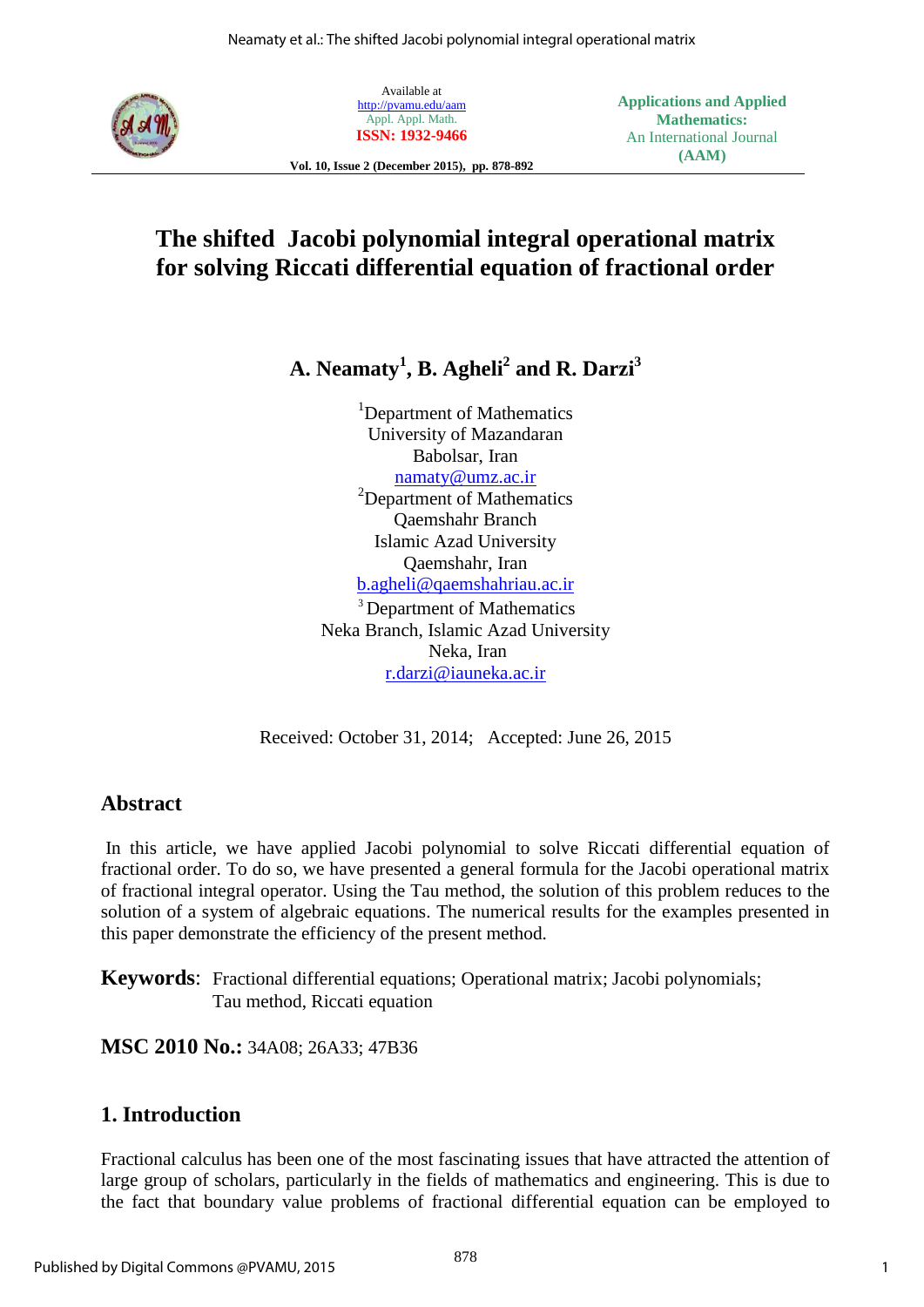explain various natural phenomena. Many scholars and authors in different fields such as physics, fluid flows, electrical networks, and viscoelasticity have attempted to introduce a model for these phenomena through using fractional differential equation [Oldham and Spanier (1974), Ross (1975), Kilbas et al. (2006), Podlubny (1999), Lakshmikantham et al. (2009)]. Interested readers can check other books and papers in the related literature to get further information about fractional calculus [Kilbas et al. (2006), Podlubny (1999)].

We know that most fractional differential equations do not lend themselves to accurate analytical solutions. Consequently, we should use approximate and numerical techniques to find solutions for fractional differential equations. Various methods have been employed in the last few decades to find such solutions.

These methods include fractional partial differential equations and fractional integro-differential equations containing fractional derivatives as Adomian decomposition method [Momani and Noor (2006), Ray et al. (2006), Wang (2006)], Variational iteration method [Inc (2008), Odibat and Momani (2006), Abbasbandy(2007)], Homotopy analysis method [Hashim (2009), Zurigat(2010) ] and other methods [Kazemi (2011), Sweilam et al. (2012), Erjaee et al. (2011), ].

Attempts to find accurate and efficient methods to solve fractional Riccati equations have invited a lot of active research projects. Scholars and authors have presented various analytical and numerical methods for solving this equation. Analytical method includes the ADM and VIM, Abbasbandy (2007). Another approach through which we can solve fractional Riccati equation is to use HPM, Abbasbandy (2007).

In the present research, we have employed Jacobi orthogonal polynomials to find solutions to the Riccati differential equation of fractional order

$$
D^{\mu} y(x) + a(x) y(x) + b(x) y^{2}(x) = g(x),
$$
\n(1.1)

$$
y(0) = d,\tag{1.2}
$$

in which  $D^{\mu}$  signifies caputo fractional derivative operator of order  $a(x)$  and  $b(x)$  and  $g(x)$ stand for real functions on  $R$ . The purpose of this study is to generalize Jacobi integral operational matrix to fractional calculus.

Thus, these matrices have been used along with the Tau method to reduce the solution of this problem to the solution of a system of algebraic equation.

## **2. Preliminaries**

In this section, several definitions of fractional calculus are presented. The definitions include the Jacobi polynomials, the shifted Jacobi polynomials and some of their properties.

## **2.1. Fractional Calculus**

## **Definition 1.**

A real function  $f(x)$ ,  $x > 0$  is considered to be in the space  $C<sub>\nu</sub>$ ,  $(\nu \in R)$  if there exists a real number  $n(\gt v)$ , so that  $f(x) = x^n f_1(x)$ , where  $f_1(x) \in C[0,\infty)$ , and it is said to be in the space  $C_v^k$ if and only if  $f^{(k)} \in C_{\nu}$ ,  $k \in N$ .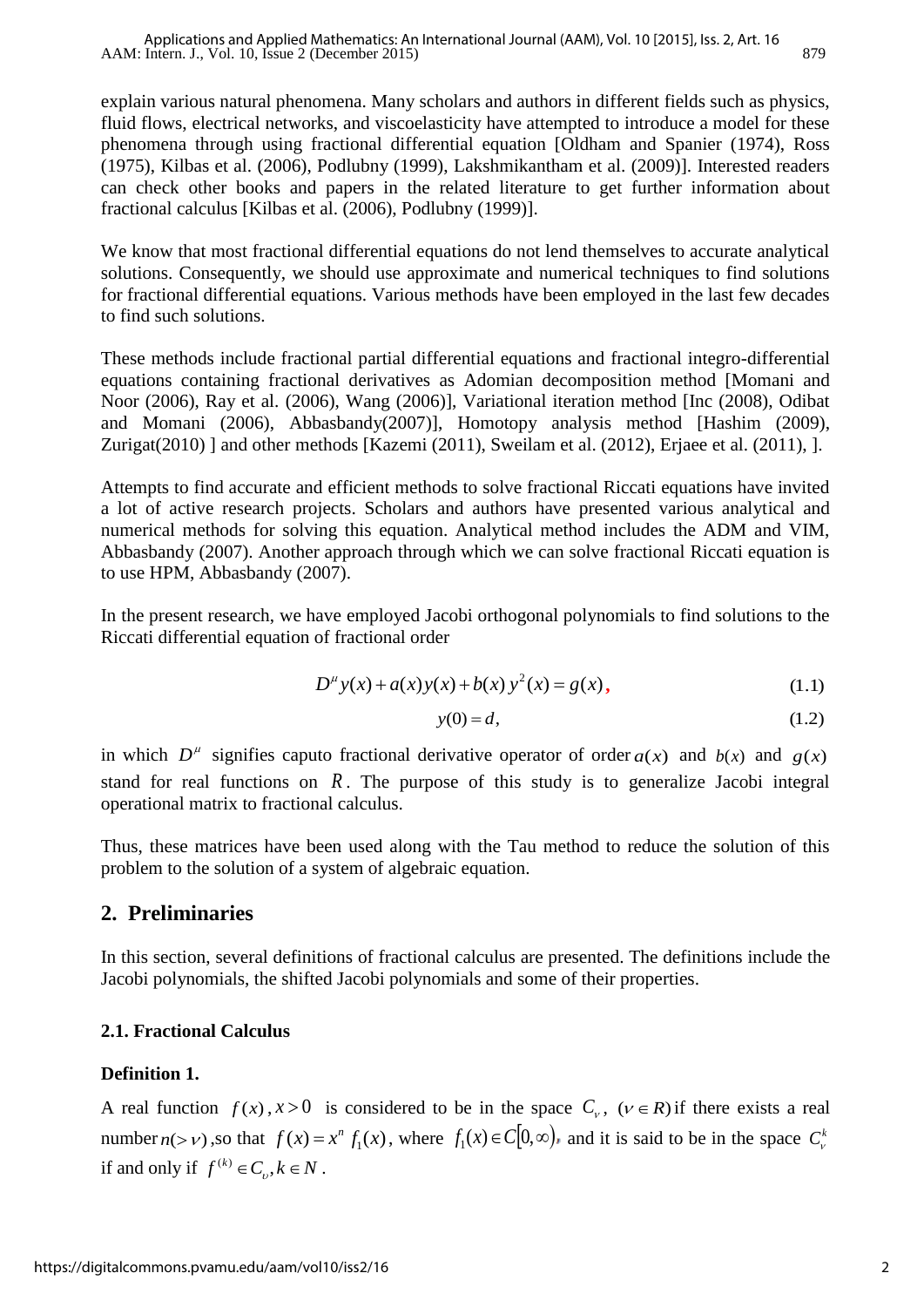#### **Definition 2.**

The Riemann-Liouville fractional integral operator of order  $\alpha > 0$ , of a function  $f \in C_{\nu}$ ,  $\nu \ge -1$ is given by

$$
I_{a}^{\alpha} f(x) = \frac{1}{\Gamma(\alpha)} \int_{a}^{x} (x - r)^{\alpha - 1} f(r) dr,
$$
  
\n
$$
I^{\alpha} f(x) = I_{0}^{\alpha} f(x), I^{0} f(x) = f(x).
$$

**Definition 3.** The Caputo's fractional derivative of *f* is defined as

$$
D^{\alpha} f(x) = I^{k-\alpha} D^k f(x) = \frac{1}{\Gamma(k-\alpha)} \int_0^x (x-r)^{k-\alpha-1} f^{(k)}(r) dr, \ x > 0,
$$

where,  $f \in C_{-1}^k$ ,  $k-1 < \alpha \leq k$  and  $k \in N$ .

#### **Property 1.**

For  $k - 1 < \alpha \le k$ ,  $k \in N$ ,  $f \in C_v^k$ ,  $v \ge -1$  and  $x > 0$  the following properties satisfy

*i)* 
$$
D_a^{\alpha} I_a^{\alpha} f(x) = f(x)
$$
,  
\n*ii)*  $I_a^{\alpha} D_a^{\alpha} f(x) = f(x) - \sum_{j=0}^{k-1} f^{(j)}(a^+) \frac{(x-a)^j}{j!}$ .

#### **2.2. Jacobi polynomials**

The Jacobi polynomials which are represented by  $J_n^{\alpha,\beta}(z)$ , are orthogonal with regard to the weight function  $w(z) = (1-z)^{\alpha}(1-z)^{\beta}$  on the interval  $I = (-1,1)$ , i.e.,

$$
\int_{-1}^{1} J_n^{\alpha,\beta}(z) J_m^{\alpha,\beta}(z) dz = \gamma_n^{\alpha,\beta} \delta_{m,n},
$$
\n(2.1)

where

$$
\gamma_n^{\alpha,\beta} = \frac{2^{\alpha+\beta+1} \Gamma(n+\alpha+1) \Gamma(n+\beta+1)}{n! (2n+\alpha+\beta+1) \Gamma(n+\alpha+\beta+1)}
$$

 $(2.2)$ 

and  $\delta_{m,n}$  is the Kronecker function.

One can easily notice that the weight function  $w(z)$  belongs to  $L^1(I)$  if and only if  $\alpha, \beta > -1$ .

The following three term-recurrence to relation results in the Jacobi polynomials

$$
J_0^{\alpha,\beta} = 1, J_1^{\alpha,\beta} = \frac{1}{2}(\alpha + \beta + 2)z + \frac{1}{2}(\alpha - \beta),
$$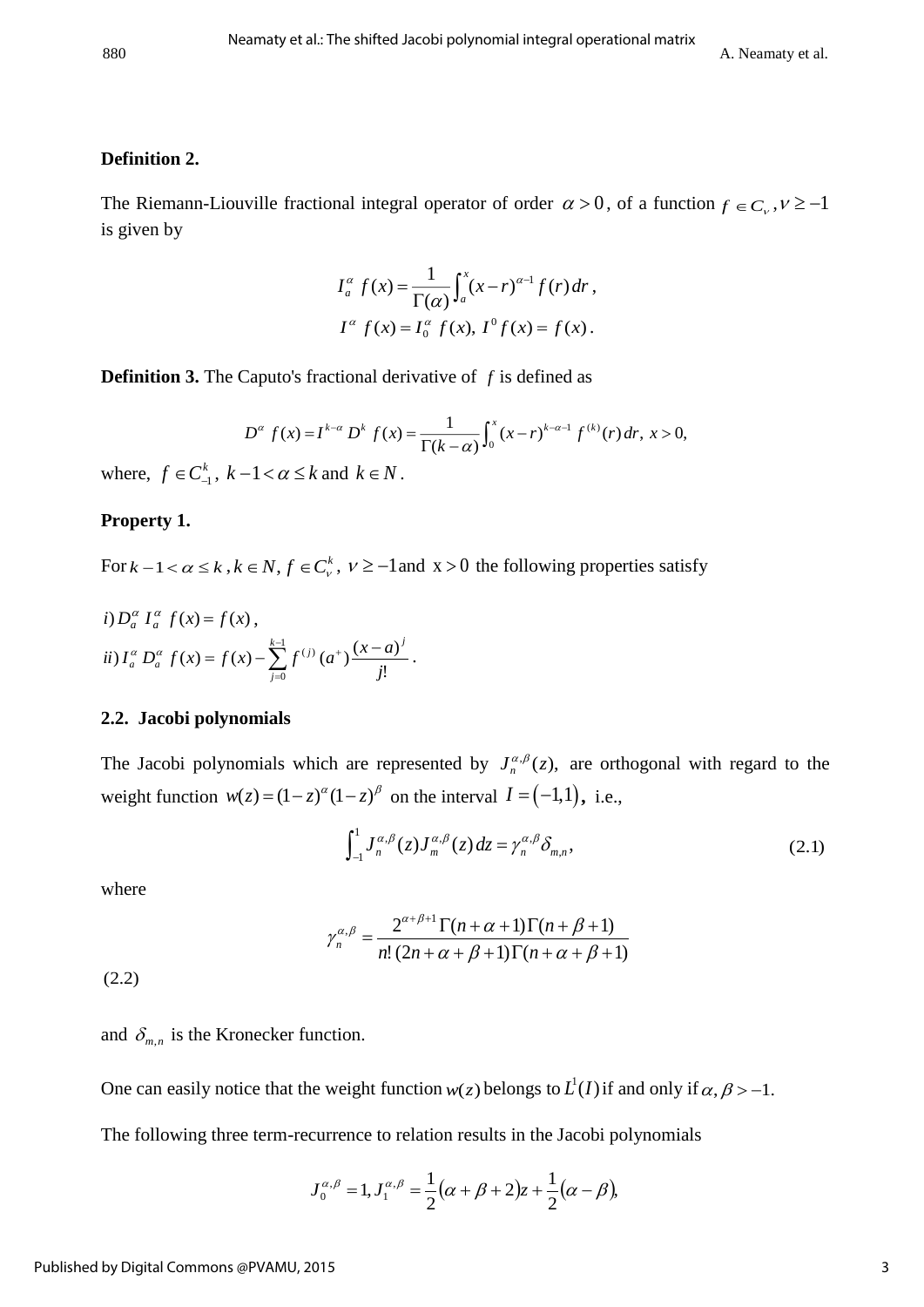AAM: Intern. J., Vol. 10, Issue 2 (December 2015)<br>  $J_{n+1}^{\alpha,\beta}(z) = (a_n z - b_n) J_n^{\alpha,\beta}(z) - c_n J_{n-1}^{\alpha,\beta}(z), n \ge 1,$ Applications and Applied Mathematics: An International Journal (AAM), Vol. 10 [2015], Iss. 2, Art. 16

$$
J_{n+1}^{\alpha,\beta}(z) = (a_n z - b_n) J_n^{\alpha,\beta}(z) - c_n J_{n-1}^{\alpha,\beta}(z), n \ge 1,
$$

where

$$
a_n = \frac{(2n + \alpha + \beta + 1)(2n + \alpha + \beta + 2)}{2(n + 1)(n + \alpha + \beta + 1)},
$$
  
\n
$$
a_n = \frac{(2n + \alpha + \beta + 1)(2n + \alpha + \beta + 2)}{2(n + 1)(n + \alpha + \beta + 1)},
$$
  
\n
$$
c_n = \frac{(2n + \alpha + \beta + 1)(n + \alpha)(n + \beta)}{(n + 1)(n + \alpha + \beta + 1)(2n + \alpha + \beta)}.
$$

The Jacobi polynomials 
$$
J_n^{\alpha,\beta}(z)
$$
, of degree *n* are generated by\n
$$
J_n^{\alpha,\beta}(z) = 2^{-n} \sum_{i=0}^n {n+\alpha \choose i} {n+\beta \choose n-i} (z-1)^i (z+1)^{n-i}.
$$
\n(2.3)

#### **2.3. The shifted Jacobi polynomials**

As a result of changing variable  $z = 2x - 1$ , we obtain new orthogonal polynomials  $P_n^{\alpha,\beta}(x)$  with weight function  $w_s^{(\alpha,\beta)}(x) = (1-x)^\alpha x^\beta$  on the interval [0,1] which is called shifted Jacobi polynomials. These polynomials have the following orthogonality properties

$$
\int_0^1 P_n^{\alpha,\beta}(x) P_m^{\alpha,\beta}(x) w_s^{(\alpha,\beta)}(x) dx = \mathcal{G}_n^{\alpha,\beta} \delta_{mn},
$$
\nwhere  $\mathcal{G}_n^{\alpha,\beta} = \frac{\gamma_n^{\alpha,\beta}}{2^{\alpha+\beta+1}}$ . (2.4)

From (2.3), we can write  $P_n^{\alpha,\beta}(x)$  as follows:

$$
P_n^{\alpha,\beta}(x) = \sum_{i=0}^n {n+\alpha \choose i} {n+\beta \choose n-i} (x-1)^i x^{n-i},
$$
\n(2.5)

$$
P_n^{\alpha,\beta}(x) = \sum_{i=0}^n \sum_{j=0}^i {n+\alpha \choose i} {n+\beta \choose n-i} {i \choose j} (-1)^j x^{n-i}.
$$
 (2.6)

From relations (2.5) and (2.6), we can easily notice that the following properties are satisfied.

#### **Property 2.**

$$
P_n^{\alpha,\beta}(0) = (-1)^n \binom{n+\alpha}{n}.
$$

**Property 3.**

$$
\frac{d^i}{dx^i} P_n^{\alpha,\beta}(x) = \frac{\Gamma(n+\alpha+\beta+i+1)}{\Gamma(n+\alpha+\beta+1)} P_{n-i}^{\alpha+i,\beta+i}(x).
$$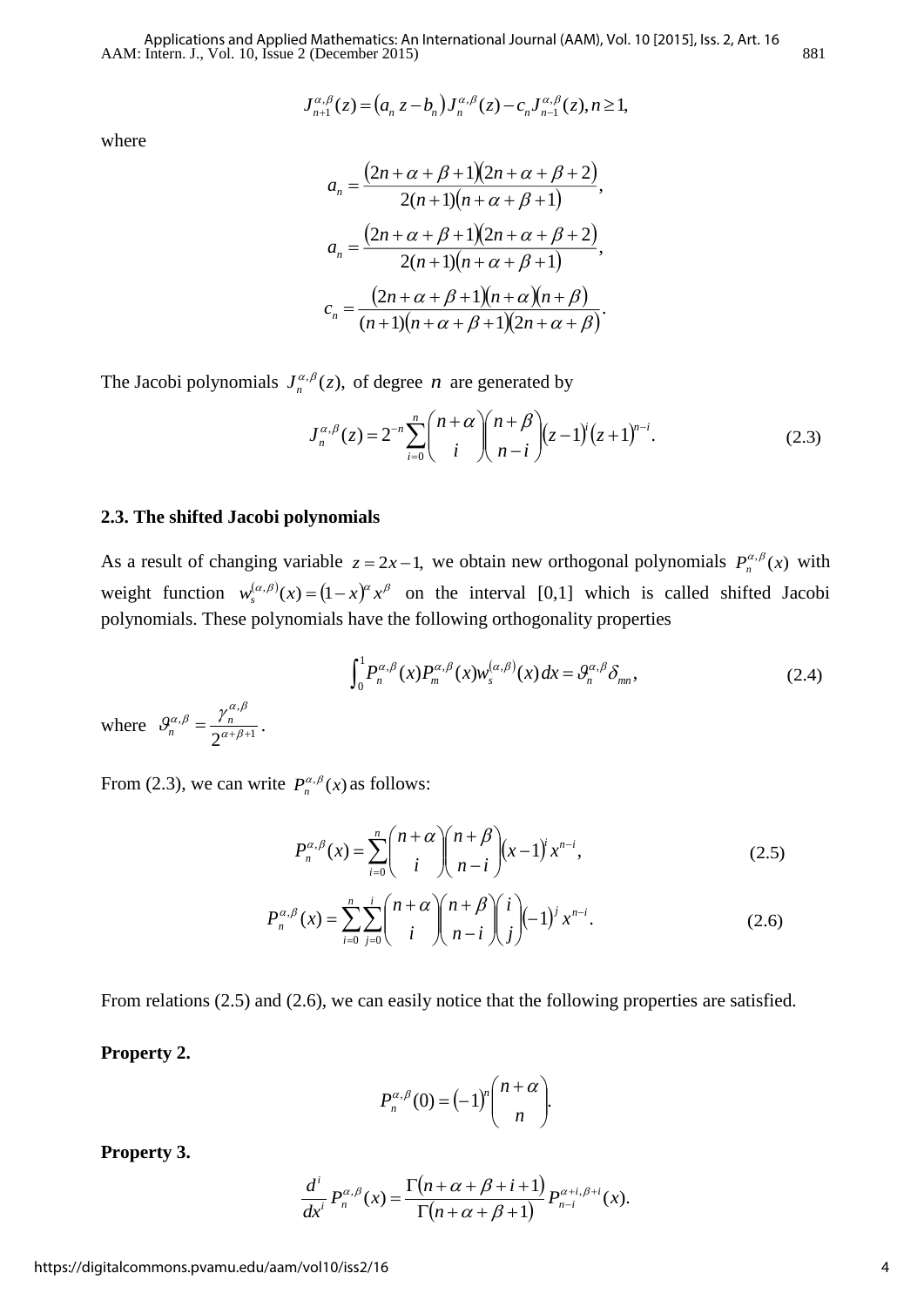**Property 4.** The shifted Jacobi polynomial can be achieved in the following form:

$$
P_n^{\alpha,\beta}(x)=\sum_{i=0}^n p_i^{(n)}x^i,
$$

in which

$$
p_i^{(n)} = (-1)^{n-i} {n+\alpha+\beta+1 \choose i} {n+\alpha \choose n-i}, \quad i = 0, 1, ..., n.
$$

**Property 5.** For  $\mu > 0$ ,

$$
\int_0^1 x^{\mu} P_m^{\alpha,\beta}(x) w_s^{(\alpha,\beta)}(x) dx = \sum_{l=0}^j p_l^{(j)} B(\mu + l + \beta + 1, \alpha + 1),
$$
 (2.7)

where is  $B(t, s)$  Beta function.

#### **2.4. The approximation of functions in the Sobolov space**

Suppose  $\Omega = (0,1)$ , then for any  $r \in N(N$  is the set of all non-negative integers), the weighted Sobolev space  $H^r_{\omega(\alpha,\beta)}(\Omega)$  $H^r_{\mathbf{w}^{(\alpha,\beta)}}(\Omega)$  can be defined in the usual way, which indicates its inner product, seminorm and norm by

$$
(u, v)_{w_s^{(\alpha,\beta)}}, |v|_{r,w_s^{(\alpha,\beta)}}
$$
 and  $||v||_{r,w_s^{(\alpha,\beta)}},$  respectively.

Particularly,

$$
L_{w_s}^2(\Omega) = H_{w_s^{(\alpha,\beta)}}^0(\Omega), \text{ and } ||v||_{w_s^{(\alpha,\beta)}} = ||v||_{r,w_s^{(\alpha,\beta)}}.
$$

$$
H_{w_s^{(\alpha,\beta)}}^r(\Omega) = \left\{ f \mid f \text{ can be measured, } ||v||_{r,w_s^{(\alpha,\beta)}} < \infty \right\},
$$

$$
||f||_{r,w_s^{(\alpha,\beta)}}^2 = \sum_{k=0}^r ||\partial_x^k f||_{r,w_s^{(\alpha+k,\beta+k)}}^2,
$$

$$
|f|^2_{r,w_s^{(\alpha,\beta)}} = ||\partial_x^r f||_{w_s^{(\alpha+r,\beta+r)}}^2.
$$

Now we can suppose the function  $f \in H'_{\omega}(a,\beta)}(\Omega)$  is  $f \in H^{r}_{w_s^{(\alpha,\beta)}}(\Omega)$  in

$$
P^{m,\alpha,\beta}(x) = \text{span}\left\{p_0^{\alpha,\beta}(x), p_1^{\alpha,\beta}(x), ..., p_{m-1}^{\alpha,\beta}(x)\right\},\,
$$

as presented in the following formula:

$$
f(x) = \sum_{i=0}^{\infty} k_i p_i^{(\alpha,\beta)}(x).
$$
 (2.7)

in which the coefficients  $k_i$  are generated by: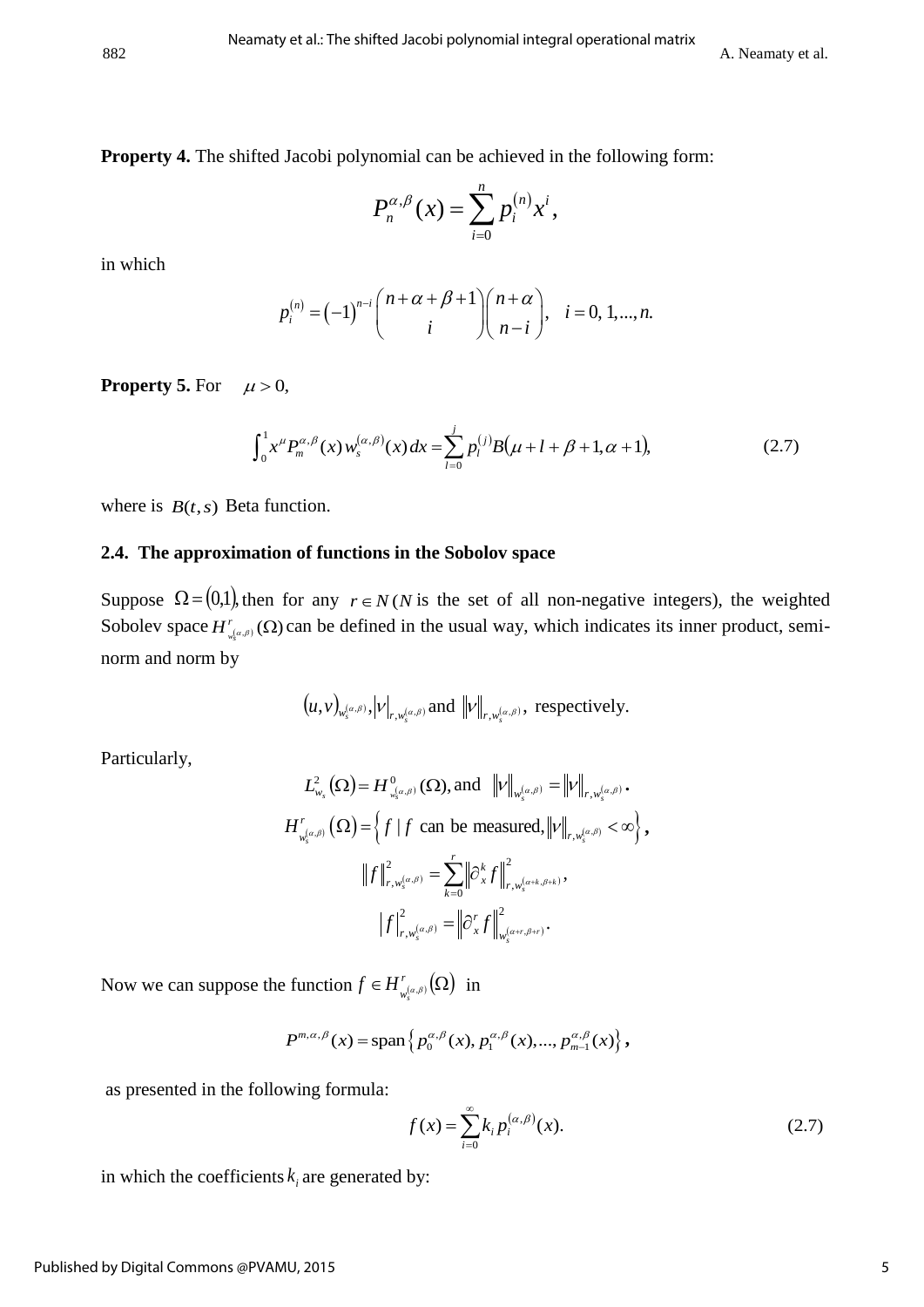AAM: Intern. J., Vol. 10, Issue 2 (December 2015) 883 Applications and Applied Mathematics: An International Journal (AAM), Vol. 10 [2015], Iss. 2, Art. 16

$$
k_{i} = \frac{1}{\mathcal{G}_{j}^{\alpha,\beta}} \int_{0}^{1} p_{i}^{\alpha,\beta}(x) f(x) w_{s}^{(\alpha,\beta)} dx, \quad i = 0,1,... \tag{2.8}
$$

In practice, only the first *m*-terms shifted Jacobi polynomials are taken into account. Then we have:

$$
f(x) \approx \sum_{i=0}^{m-1} k_i p_i^{(\alpha,\beta)}(x) = k^T p,
$$
 (2.9)

with

$$
K = [k_0, k_1, \dots, k_{m-1}]^T, \tag{2.10}
$$

$$
P = \left[ p_0^{\alpha,\beta}(x), p_1^{\alpha,\beta}(x), \dots, p_{m-1}^{\alpha,\beta}(x) \right].
$$
 (2.11)

In as much as  $P^{m,\alpha,\beta}$  is a finite dimensional vector space, f has a unique best approximation from  $P^{m,\alpha,\beta}$ , say  $f_m(x) \in P^{m,\alpha,\beta}$  that is:

$$
\forall y \in P^{m, \alpha, \beta}, \|f(x) - f_m(x)\|_{w_s} \le \|f(x) - y\|_{w_s}.
$$

Guo and Wang (2004), came to the conclusion that for any  $f \in H_{\mu(a,\beta)}^r(\Omega)$ , i  $f \in H^{r}_{w^{(\alpha,\beta)}}(\Omega)$ ,  $r \in N$  and  $0 \leq \mu \leq r$ , a generic positive constant C independent of any function,  $m, \alpha$  and  $\beta$  exists so that:

nstant *C* independent of any function, *m*, 
$$
\alpha
$$
 and  $\beta$  exists so that  
\n
$$
|| f(x) - f_m(x) ||_{\mu, w_s^{(\alpha,\beta)}} \leq C \big( (m-1)(m+\alpha+\beta-1) \big)^{\frac{\mu-r}{2}} | f(x) |_{r,w_s}.
$$

#### **3. The operational matrix of fractional integral**

We can express Riemann-Liouville fractional integral operator of order  $\mu$  of the vector  $p$  by:

$$
I^{\mu}P \approx Q^{(\mu)}P. \tag{3.1}
$$

where  $Q^{(\mu)}$  is the  $m \times n$  operational matrix of Riemann-Liouville fractional integral of order  $\mu$ .

#### **Theorem 3.1.**

If  $Q^{(\mu)}$  is the  $m \times n$  operational matrix of Riemann-Liouville fractional integral of order  $\mu$ , then the elements of this matrix are taken as:

$$
\times n \text{ operational matrix of Riemann-Liouville fractional integral of order } \mu, \text{ the}
$$
\n
$$
D^{(\mu)} = \left\{ q_{i,j}^{(\mu)} \right\}_{i,j=0}^{m-1} = \sum_{k=0}^{i} \sum_{l=0}^{j} p_k^{(i)} p_l^{(j)} \frac{\Gamma(k+1) B(k+l+\mu+\beta+1, \alpha+1)}{\vartheta_j^{\alpha,\beta} \Gamma(k+\mu+1)}.
$$
\n(3.2)

Now, we define the error vector *E*, as

$$
E=I^{\mu}P-Q^{(\mu)}P.
$$

The maximum norm of vector  $E$  is defined as follows (Guo and Wang  $(2004)$ )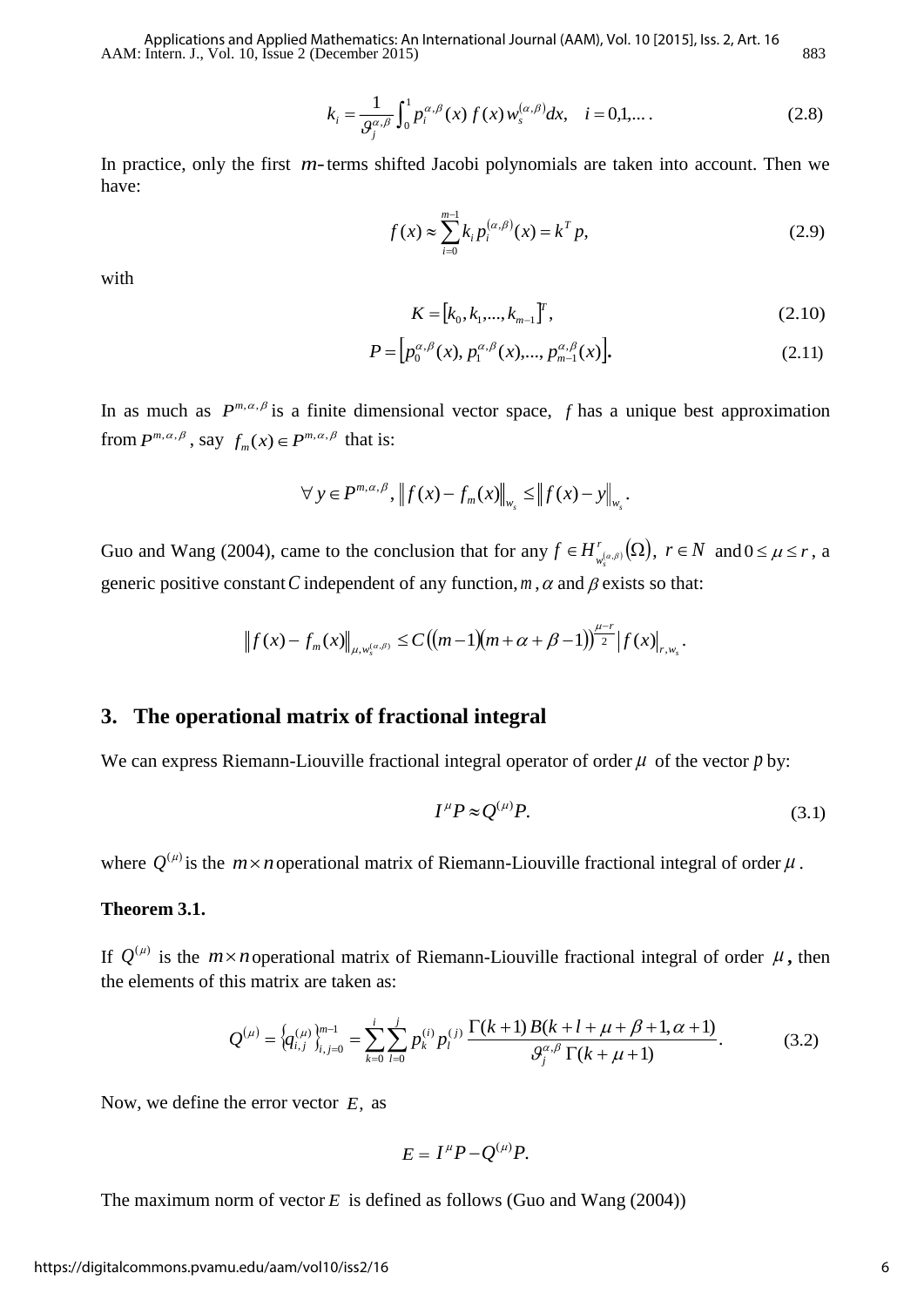$$
||E||_{\infty} \le \begin{cases} \frac{x^{\mu}}{m! |\Gamma(\mu - m + 1)|} \left(\frac{L}{x_0}\right)^m \binom{m + \beta}{m} \sqrt{B(\alpha + 1, \beta + 1)}, & \beta \ge 0\\ \frac{x^{\mu}}{m! |\Gamma(\mu - m + 1)|} \left(\frac{L}{x_0}\right)^m \sqrt{B(\alpha + 1, \beta + 1)}, & \beta < 0, \end{cases}
$$
(3.3)

where  $x_0 > 0$  and  $L = \max\{1 - x_0, x_0\}.$ 

#### **4. Main Results**

#### **Lemma 4.1***.*

Let

$$
K = [k_0, k_1, ..., k_{m-1}]^T, P = [p_0^{\alpha,\beta}(x), p_1^{\alpha,\beta}(x), ..., p_{m-1}^{\alpha,\beta}(x)].
$$

Now if we suppose that  $Q^{(\mu)}$  is the same in Theorem (3.1). Then,

$$
PP^{T}(Q^{(\mu)})^{T} K = HP,
$$
\n(4.1)

where  $H = (h_{i,j})_{i,j=0,1,...,n-1}$ , with

$$
PP^{T}(Q^{(\mu)})^{T} K = HP,
$$
  
\n
$$
H = (h_{i,j})_{i,j=0,1,...,n-1}
$$
, with  
\n
$$
h_{i,j} = \frac{2^{\alpha+\beta+1}}{\gamma_{j}^{\alpha,\beta}} \int_{0}^{1} p_{i}^{\alpha,\beta}(x) p_{j}^{\alpha,\beta}(x) \left( \sum_{l=0}^{n-1} \left( \sum_{t=0}^{n-1} p_{t}^{\alpha,\beta}(x) q_{u}^{(\mu)} \right) k_{l} \right) w_{s}^{(\alpha,\beta)} dx, \quad i, j = 0,1,...,n-1.
$$

*Proof:*

We denote  $P_i^{\alpha,\beta}(x) = p_i, i = 0,1,...,n-1$ . We have

$$
PP^{T}(Q^{(\mu)})^{T} K = \begin{bmatrix} p_{0} \\ p_{1} \\ \vdots \\ p_{n-1} \end{bmatrix} \begin{bmatrix} p_{0} & 0 & \cdots & p_{0} \end{bmatrix} \begin{bmatrix} q_{00}^{(\mu)} & q_{10}^{(\mu)} & \cdots & q_{n-10}^{(\mu)} \\ q_{01}^{(\mu)} & q_{11}^{(\mu)} & \cdots & q_{n-11}^{(\mu)} \\ \vdots & \vdots & \vdots & \vdots \\ q_{0n-1}^{(\mu)} & q_{1n-1}^{(\mu)} & \cdots & q_{n-1n-1}^{(\mu)} \end{bmatrix} \begin{bmatrix} k_{0} \\ k_{0} \\ \vdots \\ k_{n-1} \end{bmatrix}
$$

$$
= \begin{bmatrix} k_0 \sum_{i=0}^{n-1} p_0 p_i q_{0i}^{(\mu)} + k_1 \sum_{i=0}^{n-1} p_0 p_i q_{1i}^{(\mu)} + \ldots + k_{n-1} \sum_{i=0}^{n-1} p_0 p_i q_{n-1i}^{(\mu)} \\ k_0 \sum_{i=0}^{n-1} p_1 p_i q_{0i}^{(\mu)} + k_1 \sum_{i=0}^{n-1} p_1 p_i q_{1i}^{(\mu)} + \ldots + k_{n-1} \sum_{i=0}^{n-1} p_1 p_i q_{n-1i}^{(\mu)} \\ \vdots \\ k_0 \sum_{i=0}^{n-1} p_{n-1} p_i q_{0i}^{(\mu)} + k_1 \sum_{i=0}^{n-1} p_{n-1} p_i q_{1i}^{(\mu)} + \ldots + k_{n-1} \sum_{i=0}^{n-1} p_{n-1} p_i q_{n-1i}^{(\mu)} \end{bmatrix}.
$$

If we consider  $f = (f_0, f_1, \ldots, f_{n-1})$  with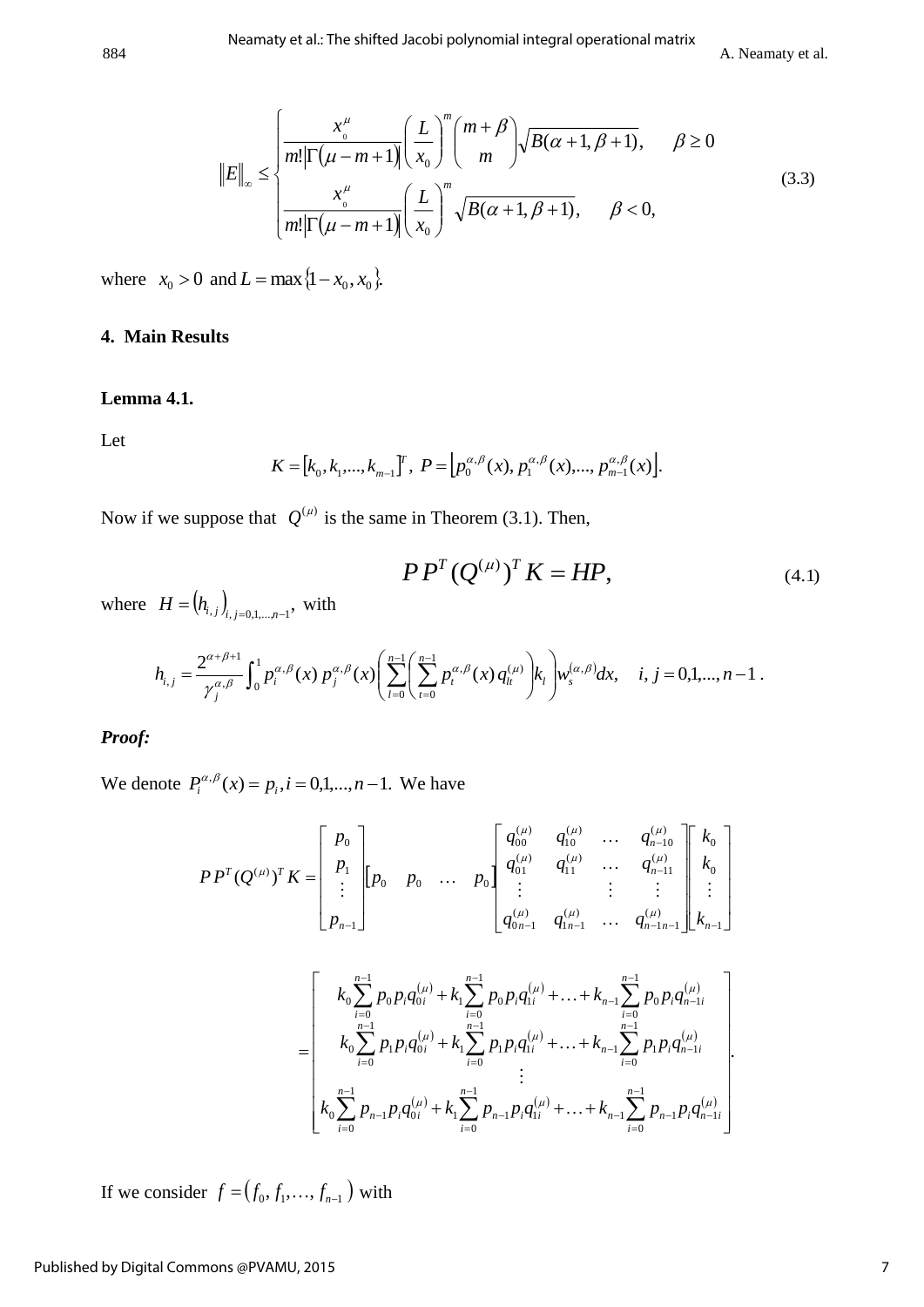AAM: Intern. J., Vol. 10, Issue 2 (December 2015) 885 Applications and Applied Mathematics: An International Journal (AAM), Vol. 10 [2015], Iss. 2, Art. 16

$$
f_j = k_0 \sum_{i=0}^{n-1} p_k p_i q_{0i}^{(\mu)} + k_1 \sum_{i=0}^{n-1} p_k p_i q_{1i}^{(\mu)} + \ldots + k_j \sum_{i=0}^{n-1} p_k p_i q_{n-1i}^{(\mu)}, \quad j = 0, 1, \ldots, n-1,
$$

and applying (2.8)-(2.9), the following is obtained:

$$
P P^{T} (Q^{(\mu)})^{T} K = \begin{bmatrix} \sum_{j=0}^{n-1} h_{0j} P_{j} \\ \sum_{j=0}^{n-1} h_{1j} P_{j} \\ \vdots \\ \sum_{j=0}^{n-1} h_{n-1j} P_{j} \end{bmatrix} = H P,
$$

where

$$
\left[\frac{\sum_{j=0}^{n} n_{n-1j} P_j}{\sum_{j=0}^{n} P_i^{a,\beta}}\right]
$$

$$
h_{i,j} = \frac{2^{\alpha+\beta+1}}{\gamma_j^{a,\beta}} \int_0^1 p_i^{\alpha,\beta}(x) p_j^{\alpha,\beta}(x) \left(\sum_{l=0}^{n-1} \left(\sum_{t=0}^{n-1} p_t^{\alpha,\beta}(x) q_u^{(\mu)}\right) k_l\right) w_s^{(\alpha,\beta)} dx, \quad i, j = 0,1,...,n-1.
$$

The proof is complete.

Now, we consider the Riccati equation with fractional orders of the form  
\n
$$
D^{\mu} y(x) + a y(x) + b y^2(x) = g(x), \quad 0 < \mu \le 1,
$$
\n(4.2)  
\n
$$
y(0) = d,
$$
\n(4.3)

where  $a, b, d$  are real constant coefficients and  $D^{\mu}$  stand for the Caputo fractional derivative of order  $\mu$  .

Using Definition (3), we can rewrite Equation (4.2):

(3), we can rewrite Equation (4.2):  
\n
$$
I^{1-\mu}Dy(x) + a y(x) + b y^2(x) = g(x), \ 0 < \mu \le 1.
$$
\n(4.4)

To solve problems (4.2)-(4.3) we approximate  $D y(x)$  and  $g(x)$  by the shifted Jacobi polynomials as:

$$
D y(x) \approx \sum_{i=0}^{m-1} k_i p_i^{\alpha,\beta}(x) = K^T P,
$$
\n(4.5)

$$
g(x) \approx \sum_{i=0}^{m-1} g_i p_i^{\alpha,\beta}(x) = G^T P.
$$
 (4.6)

From  $(4.5)$ , we get

$$
\int_0^x D y(x) dx \approx I(K^T P) = K^T (IP)
$$
\n(4.7)

Consequently,

$$
y(x) = K^T Q^{(1)} P + y(0),
$$
\n(4.8)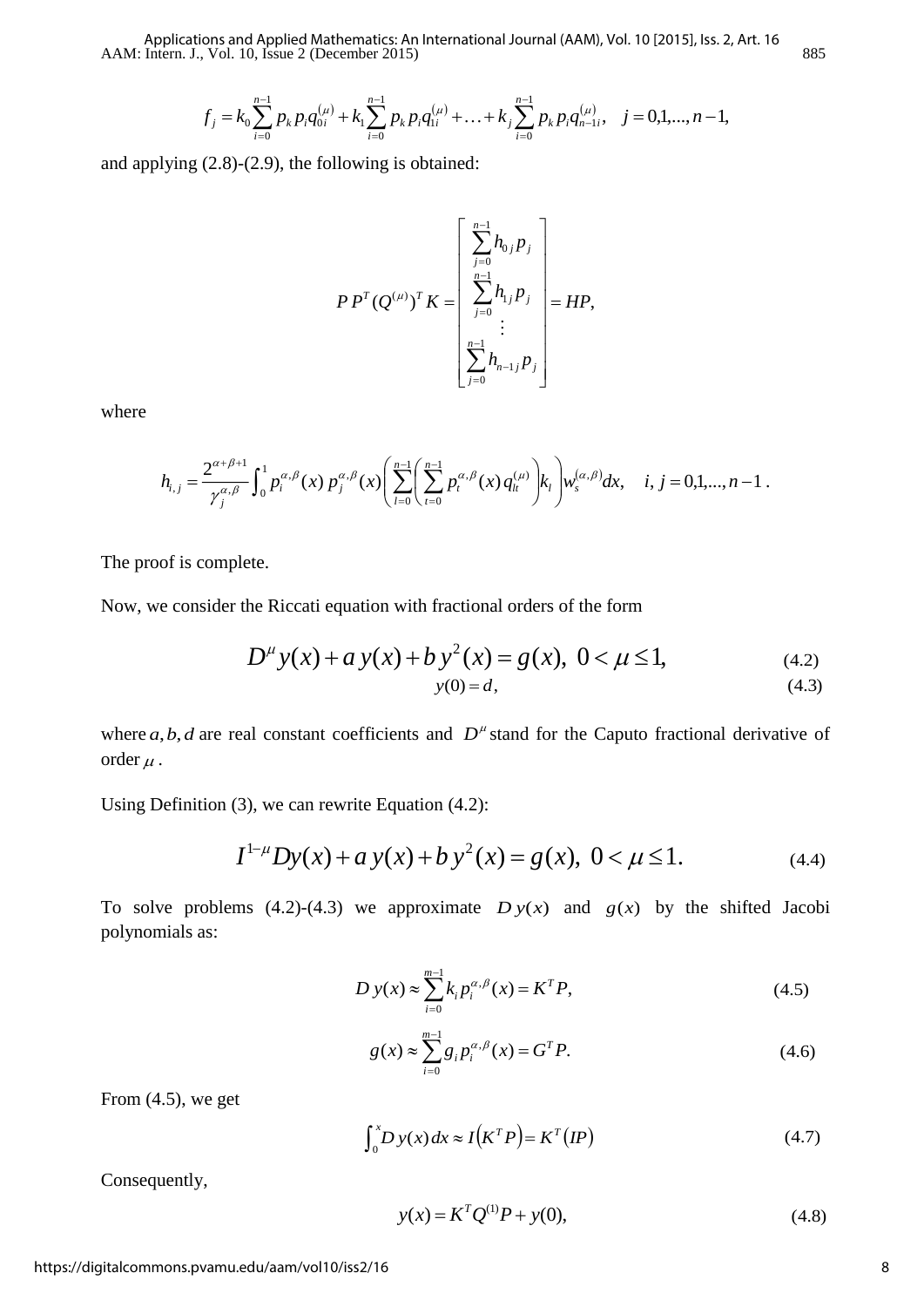886 A. Neamaty et al.

and

A. Neamaty et a  
\n
$$
y^{2}(x) = K^{T}Q^{(1)}P P^{T}(Q^{(1)})^{T} K + 2K^{T}Q^{(1)}P y(0) + (y(0))^{2},
$$
\n(4.9)

Moreover, we have

$$
(x) = K^{\prime} Q^{(1)} P P^{\mu} (Q^{(1)})^{\prime} K + 2K^{\prime} Q^{(1)} P y(0) + (y(0))^{\prime}, \qquad (4.9)
$$
  

$$
D^{\mu} y(x) = I^{1-\mu} D y(x) = I^{1-\mu} (K^T P) = K^T Q^{(1-\mu)} P. \qquad (4.10)
$$

Using  $(4.6)$  and  $(4.8)-(4.10)$ , problems  $(4.2)-(4.3)$  can be rewritten as:

Moreover, we have  
\n
$$
D^{\mu} y(x) = I^{1-\mu} D y(x) = I^{1-\mu} (K^T P) = K^T Q^{(1-\mu)} P.
$$
\n(4.10)  
\nUsing (4.6) and (4.8)-(4.10), problems (4.2)-(4.3) can be rewritten as:  
\n
$$
K^T Q^{(1-\mu)} P + a (K^T Q^{(1)} P + y(0)) + b (K^T Q^{(1)} P P^T (Q^{(1)})^T K) + 2K^T Q^{(1)} P y(0) + (y(0))^2 = G^T P.
$$

$$
K^{T}Q^{(1-\mu)}P + a(K^{T}Q^{(1)}P + y(0)) + b(K^{T}Q^{(1)}P P^{T}(Q^{(1)})^{T} K) + 2K^{T}Q^{(1)}P y(0) + (y(0))^{2} = G^{T} P.
$$
  
Applying lemma (4.1), this relation reduces to the following relation  

$$
K^{T}Q^{(1-\mu)}P + a(K^{T}Q^{(1)}P + \overline{C_{1}}) + b(K^{T}Q^{(1)}HP)
$$

$$
+ 2K^{T}Q^{(1)}\overline{C_{2}}P + \overline{C_{3}}P = G^{T}P,
$$
(4.11)

where  $y(0) = \overline{C_1}P$ ,  $Py(0) = \overline{C_2}P$  and  $(y(0))^2 = \overline{C_3}P$  can be calculated in the same way as (4.1).

By applying the typical Tau method see Canuto et al. (1988), a system of algebraic equation

$$
K^T L = F,\tag{4.12}
$$

$$
L = Q^{(1-\mu)} + aQ^{(1)} + bQ^{(1)}H + Q^{(1)}\overline{C}_2 P,
$$
\n(4.13)

$$
F = GT - \overline{C_1} - \overline{C_3},\tag{4.14}
$$

is obtained.

#### **5. Numerical results**

In this section, we applied the method presented in this paper and solved some examples. The examples reported in this section were selected from a large collection of problem to which this method could be applied.

#### **Example 1***.*

We consider the following fractional Riccati differential equation

$$
D^{\mu}y(x) - 2y(x) + y^2(x) = g(x), \quad 0 < x < 1, \quad 0 < \mu \le 1 \tag{5.1}
$$

with initial condition

$$
y(0) = 0.\t(5.2)
$$

The exact solution of this problem for  $\mu = 1$  was found to be of the form

$$
y(x) = 1 + \sqrt{2} \tanh\left(\sqrt{2}x + \frac{1}{2}\log\left(\frac{\sqrt{2}-1}{\sqrt{2}+1}\right)\right)
$$

By using the method that was elaborated in previous section, we have the approximations (4.5)-  $(4.10).$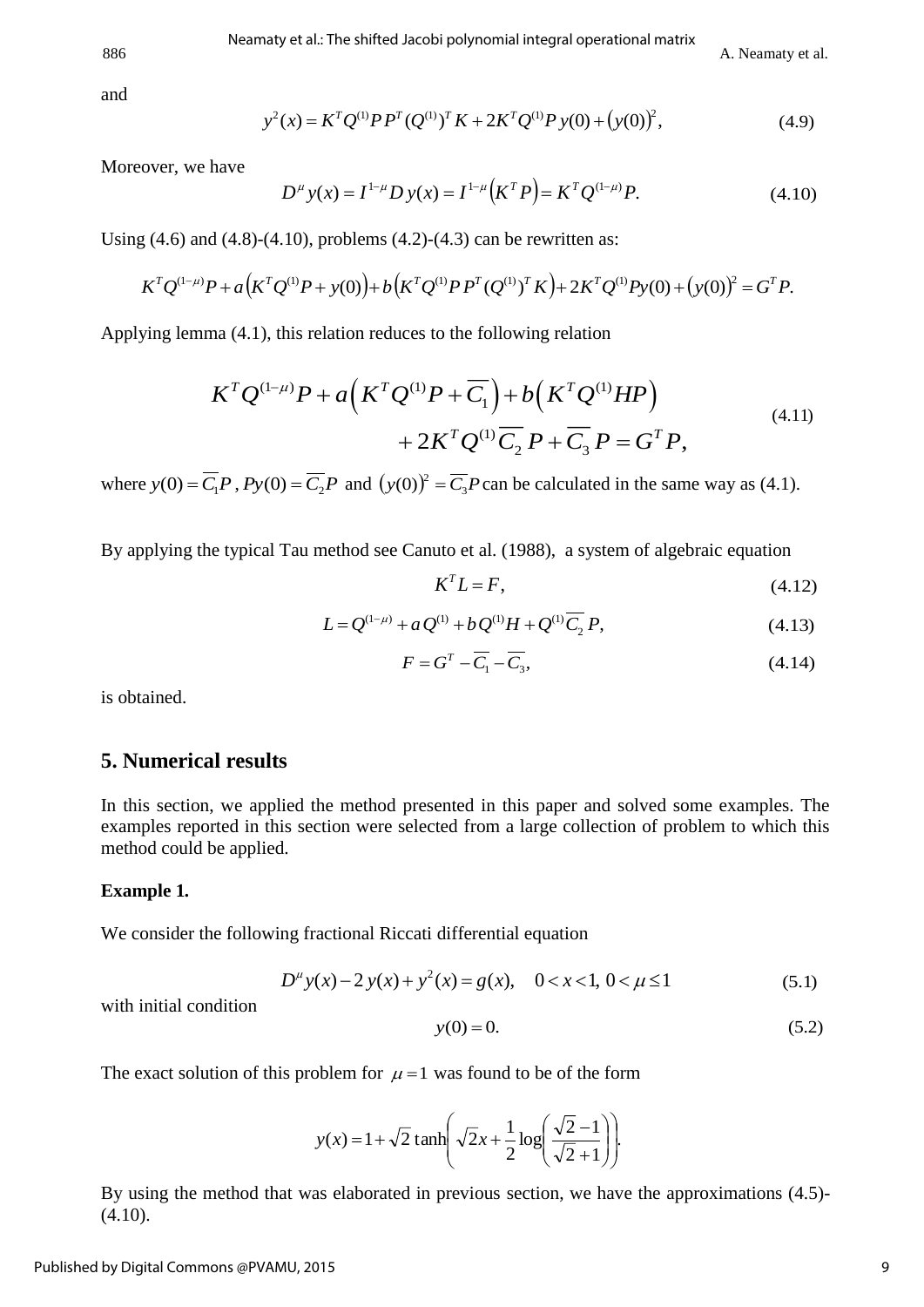Using (4.11) and Tau method, the problems (5.1)-(5.2) are transformed to the following relation

$$
K^{T}(Q^{(1-\mu)} - 2Q^{(1)} + Q^{(1)}H) = G^{T}.
$$
\n(5.3)

Letting  $m = 2$ ,  $\alpha = \beta = 1$  and 2  $\mu = \frac{1}{2}$ , we obtain

$$
Q^{\left(\frac{1}{2}\right)} = \begin{bmatrix} 0.773748 & 0.21493 \\ 0.401202 & 0.351704 \end{bmatrix}, \quad Q^{(1)} = \begin{bmatrix} 0.5 & 0.25 \\ -0.4 & 0.0 \end{bmatrix}, \quad G = \begin{bmatrix} 1 \\ 0 \end{bmatrix},
$$

$$
H = \begin{bmatrix} 0.773748k_0 - 0.687780k_1 & 0.967185k_0 - 0.859725k_1 \\ 0.773748k_0 - 0.687780k_1 & 0.96718k_0 - 0.859725k_1 \end{bmatrix}.
$$

Now, from (5.3) we conclude that *K*  $[6.91457 \quad 8.40791]^{T}$ . So

$$
y(x) = 1.0000x + 6.1391 \times 10^{-7}.
$$



**Figure1.** The approximate solution in the case  $\mu = 1, m = 5, \alpha = 3$  and  $\beta = 2$  of Example1*.*

#### **Example 2***.*

We consider the following fractional Riccati differential equation

$$
D^{\mu}y(x) + y(x) - y^2(x) = 0, \quad 0 < x < 1, \quad 0 < \mu \le 1
$$
\n(5.4)

with initial condition

$$
y(0) = \frac{1}{2}.\tag{5.6}
$$

The exact solution of this problem is

$$
y(x) = \frac{e^{-x}}{1 + e^{-x}}.
$$

By using the method that was elaborated in previous section, we have the approximations (4.5)-  $(4.10).$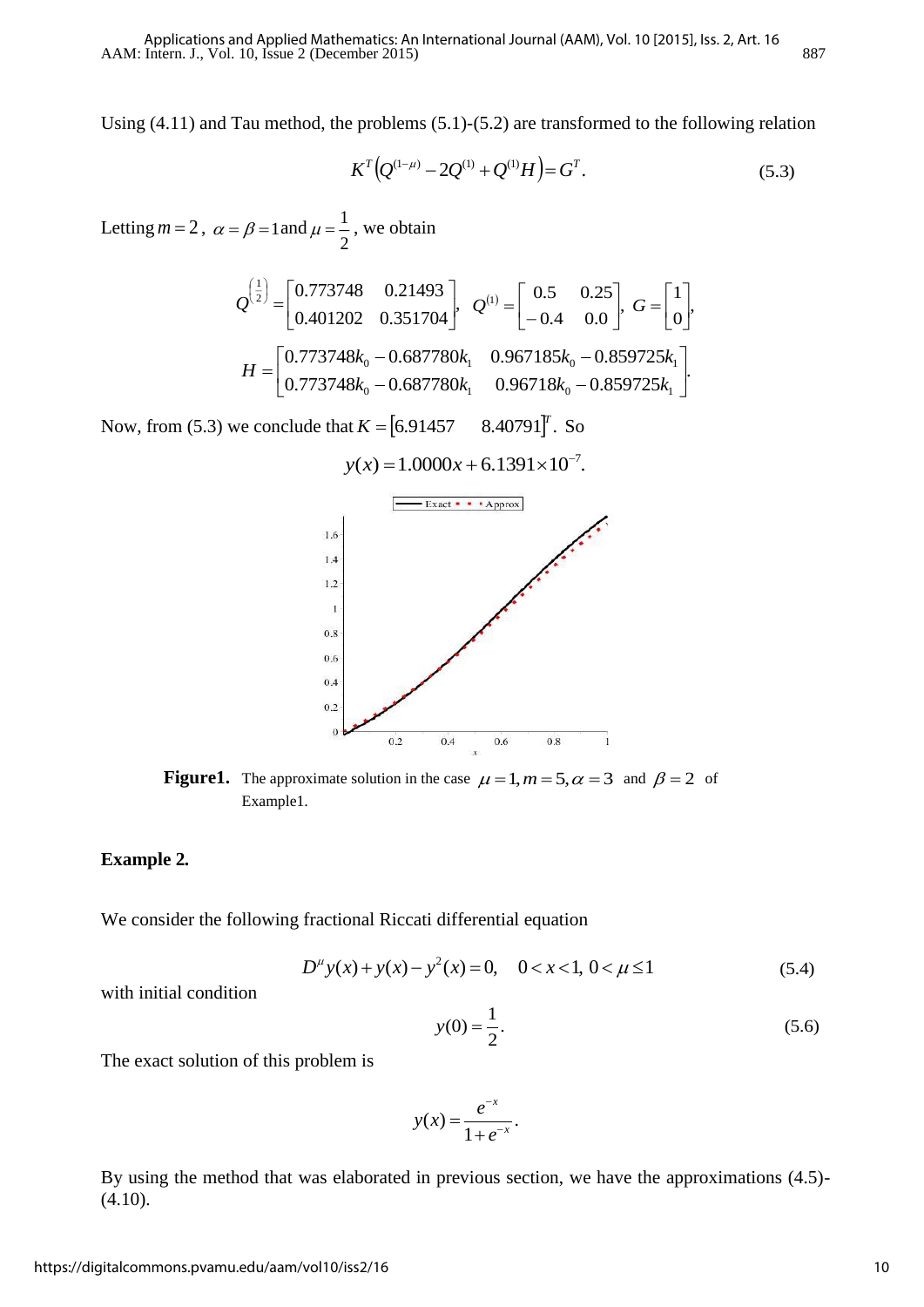Using (4.11) and Tau method, the problems (5.4)-(5.5) are transformed to the following relation

$$
K^{T}(Q^{(1-\mu)} + Q^{(1)}H)P + \frac{1}{4} = 0.
$$
\n(5.7)

Letting  $m = 3$ ,  $\alpha = \beta = 1$  and  $\mu = 0.8$ , we obtain

$$
Q^{(0.2)} = \begin{bmatrix} 0.935031 & 0.0703778 & -0.00754058 \\ -0.392111 & 0.727248 & 0.0446918 \\ 0.642244 & -0.437149 & 0.643899 \end{bmatrix},
$$

$$
Q^{(1)} = \begin{bmatrix} 0.5 & 0.16667 & 0.0 \\ -0.642857 & 0.0 & 0.0535714 \\ 1.33333 & -0.437149 & 0.0 \end{bmatrix},
$$

$$
H = \begin{bmatrix} h_1 & h_2 & h_3 \end{bmatrix}
$$

It is easy to see that

$$
-\frac{1}{4} = \begin{bmatrix} -\frac{1}{4} & 0 & 0 \end{bmatrix} \begin{bmatrix} 1 \\ 6x-3 \\ 28x^2 - 28x + 6 \end{bmatrix} = \begin{bmatrix} -\frac{1}{4} & 0 & 0 \end{bmatrix} P.
$$

Now, from (5.6) we conclude that  $K = \begin{bmatrix} -63.4958 & -63.7014 & -25.8788 \end{bmatrix}^T$ . *T*  $K = \begin{bmatrix} -63.4958 & -63.7014 & -25.8788 \end{bmatrix}^T$ . So,

2  $y(x) = 0.2351x^2 - 0.035180x - 0.37578.$ 

$$
h_{1} = \begin{bmatrix} 0.608934k_{0} - 0.881562k_{1} + 0.725841k_{2} \\ 0.214920k_{0} - 0.140508k_{1} - 1.41862k_{2} \\ -0.0110388k_{0} - 0.199772k_{1} + 0.0245617k_{2} \end{bmatrix},
$$
  
\n
$$
h_{2} = \begin{bmatrix} 0.608934k_{0} - 0.881562k_{1} + 0.725841k_{2} \\ 0.167160k_{0} + 0.109284k_{1} - 1.103372k_{2} \\ -0.00858573k_{0} + 1.55379k_{1} - 0.190802k_{2} \end{bmatrix},
$$
  
\n
$$
h_{3} = \begin{bmatrix} 0.228350k_{0} - 0.330586k_{1} + 0.272190k_{2} \\ 0.0805950k_{0} - 0.526905k_{1} - 0.531984k_{2} \\ 0.00413955k_{0} + 0.0749146k_{1} - 0.00919940k_{2} \end{bmatrix},
$$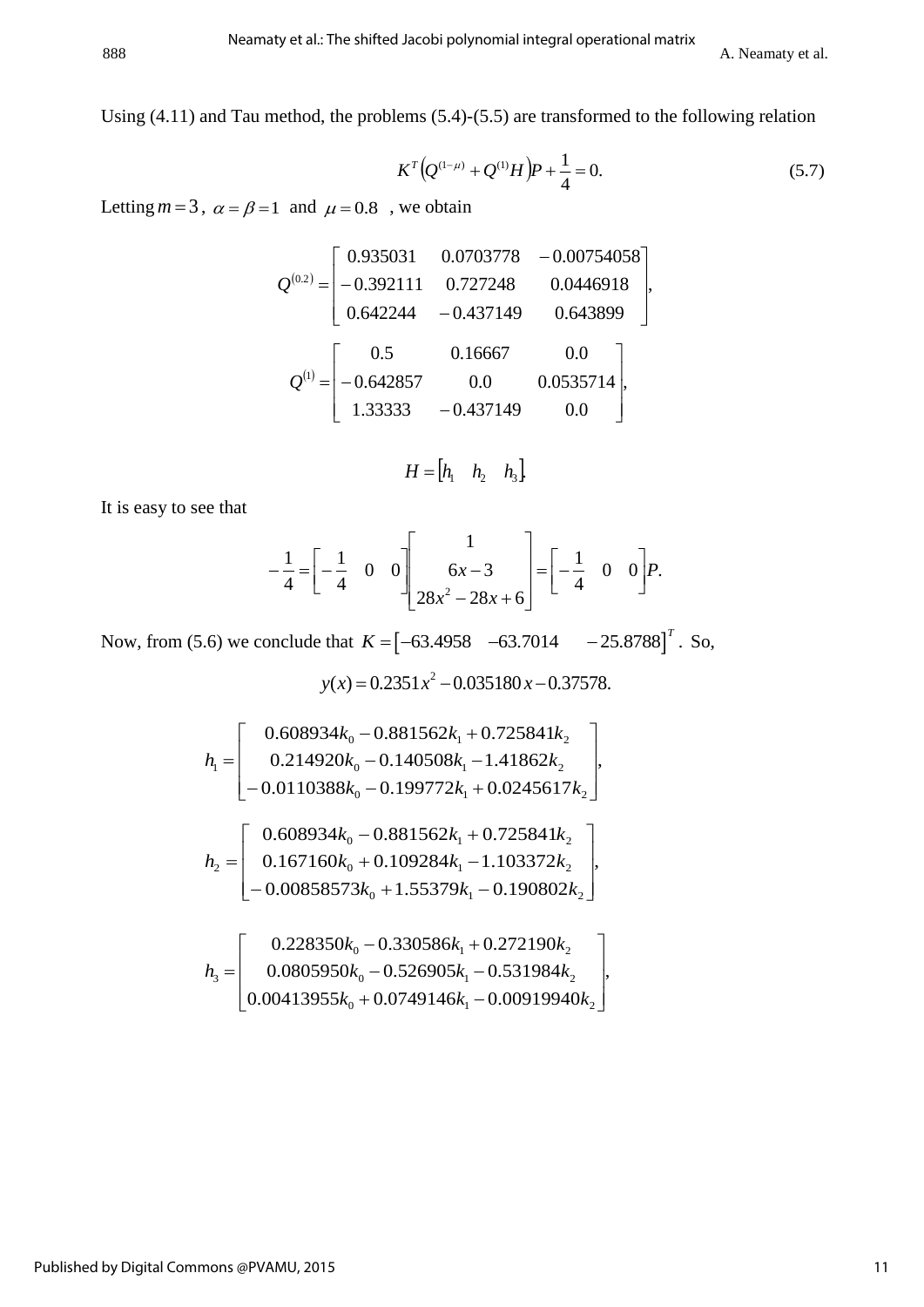

**Figure 2.** The approximate solution in the case  $\mu = 1, m = 5, \alpha = 3$  and  $\beta = 2$  of Example2*.*

#### **Example 3.**

As a final example, we consider the following fractional Riccati differential equation

$$
D^{\mu}y(x) - y^2(x) = x^2, \quad 0 < x < 1, \quad 0 < \mu \le 1 \tag{5.7}
$$

with initial condition

$$
y(0) = 1.
$$
 (5.8)

The exact solution of this problem is

$$
y(x) = \frac{x \left( J_{-\frac{3}{4}} \left( \frac{x^2}{2} \right) \right) \left( \frac{1}{4} \right) + J_{\frac{3}{4}} \left( \frac{x^2}{2} \right) \left( \frac{3}{4} \right) \right)}{J_{\frac{1}{4}} \left( \frac{x^2}{2} \right) \left( \frac{1}{4} \right) - 2J_{\frac{1}{4}} \left( \frac{x^2}{2} \right) \left( \frac{3}{4} \right)},
$$

where  $J_{\nu}(t)$  is the Bessel function of the first kind.

We suppose that  $m=3$ ,  $\alpha = \beta = 1$  and 2  $\mu = \frac{1}{2}$ . It is easy to see that

$$
x^{2}+1=\begin{bmatrix} \frac{13}{15} & \frac{1}{30} & \frac{1}{15} \end{bmatrix} \begin{bmatrix} 1 \\ 4x-2 \\ 15x^{2}-2x+3 \end{bmatrix} = \begin{bmatrix} \frac{13}{15} & \frac{1}{30} & \frac{1}{15} \end{bmatrix} P.
$$

In the same way as in the previous examples, by using (4.11), the problems (5.7)-(5.8) are transformed to the following relation:

$$
K^T \left(Q^{(\frac{1}{2})} - Q^{(1)}H - 2Q^{(1)}\right) = \left[\frac{13}{15} \quad \frac{1}{30} \quad \frac{1}{15}\right] P.
$$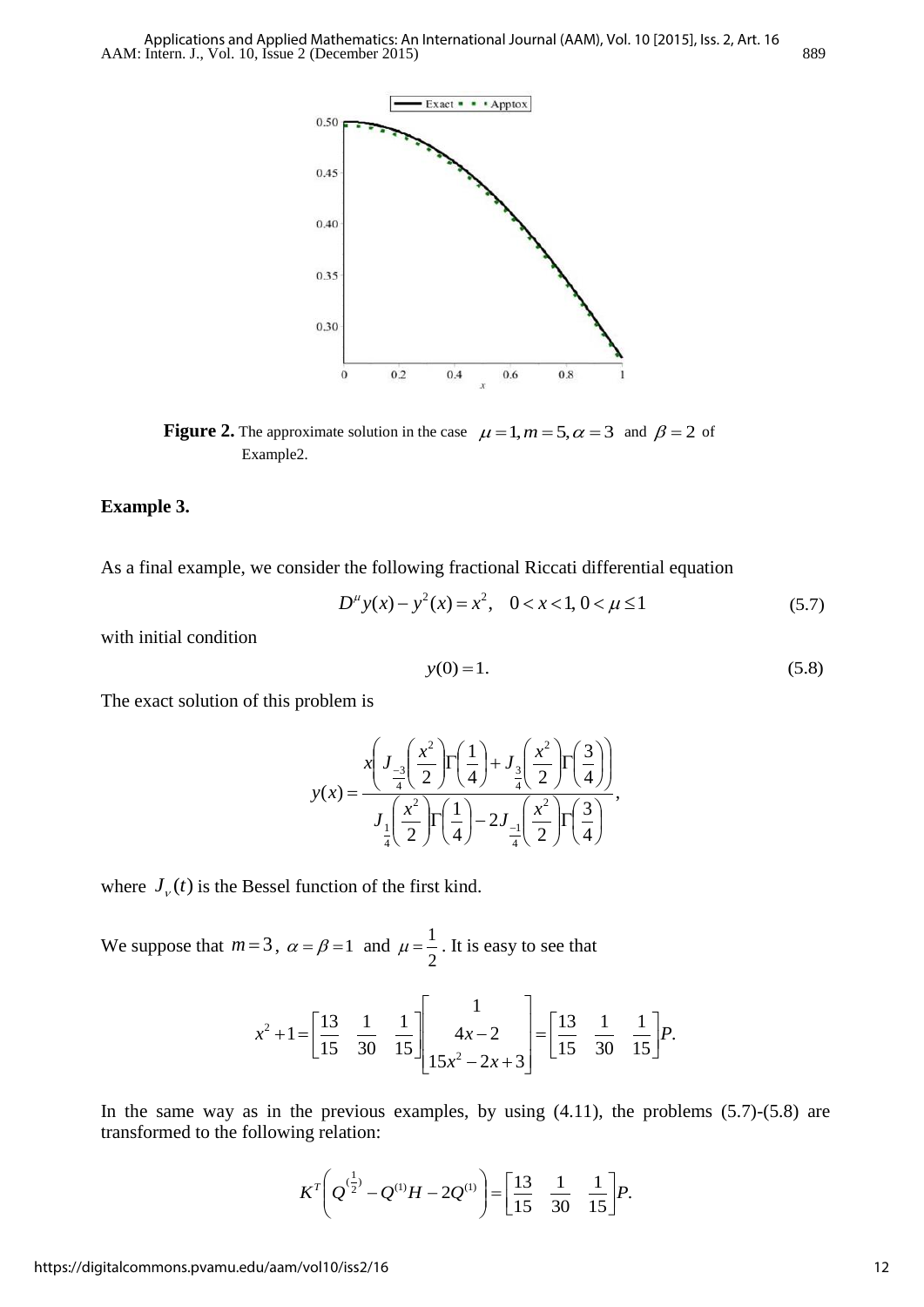Now, using Tau method, we reduce the problem to solve the following system of algebraic equation

$$
K^{T}\left(Q^{(\frac{1}{2})}-Q^{(1)}H-2Q^{(1)}\right)=\left[\frac{13}{15} \quad \frac{1}{30} \quad \frac{1}{15}\right].
$$
\n(5.9)

Now, from (5.9) we conclude

$$
K = [1.65702 \quad -2.45478 \quad 1.81873]^{T}.
$$

So

$$
y(x) = -2.554778x^2 + 3.33234x + 2.79004.
$$

In Table 1, the approximate solutions for test problems 1, 2 and 3 obtained by different values of  $m, \mu, \alpha$  and  $\beta$  using the presented method.

| EX              | $\boldsymbol{m}$        | $\mu$ | $\alpha$       | $\beta$        | $\mathcal{Y}$                                                                    |
|-----------------|-------------------------|-------|----------------|----------------|----------------------------------------------------------------------------------|
|                 |                         |       |                |                |                                                                                  |
| EX1             | $\overline{2}$          | 0.5   | $\mathbf{1}$   | $\overline{1}$ | $1.000 x + 6.1391 \times 10^{-7}$                                                |
|                 | $\overline{3}$          | 0.8   | $\overline{2}$ | 2              | $0.96249 x^2 + 0.80401 x + 6.1391 \times 10^{-7}$                                |
|                 | $\overline{\mathbf{4}}$ | 0.9   | $\mathbf{1}$   | $\overline{3}$ | $0.21268x^3 + 0.65203x^2 + 0.99962x + 7.2732 \times 10^{-7}$                     |
|                 | 5                       | 1.0   | $\overline{3}$ | $\overline{2}$ | $-0.36169x^{4} + 0.73652x^{3} + 0.96249x^{2} +$                                  |
|                 |                         |       |                |                | $0.80401x + 7.1306 \times 10^{-7}$                                               |
| EX2             | $\overline{2}$          | 0.5   | $\mathbf{1}$   | $\overline{1}$ | $-0.029326x + 0.38318$                                                           |
|                 | 3                       | 0.8   | $\overline{2}$ | 2              | $0.23478 x^2 - 0.035191 x + 0.38941$                                             |
|                 | $\boldsymbol{\Lambda}$  | 0.9   | $\mathbf{1}$   | 3              | $0.0031179x^3 + 0.052465x^2 - 0.032258x + 0.41260$                               |
|                 | 5                       | 1.0   | $\overline{3}$ | 2              | $-0.00027185x^{4} + 0.00010234x^{3} - 0.28132x^{2} -$<br>$.0000032236x + .52133$ |
| EX <sub>3</sub> | $\overline{2}$          | 0.5   | $\mathbf{1}$   | $\mathbf{1}$   | $0.0001230466x + 0.9931299$                                                      |
|                 | $\overline{3}$          | 0.8   | $\overline{2}$ | $\mathcal{L}$  | $0.6529539 x^2 + -0.5156453 x + 0.9761941$                                       |
|                 | $\boldsymbol{\Delta}$   | 0.9   | $\mathbf{1}$   | $\overline{3}$ | $6.608623x^3 + 0.6529539x^2 - 0.005250264x + 0.9931489$                          |
|                 | 5                       | 1.0   | 3              | 2              | $-14.36735x^{4} + 14.45792x^{3} + .6528798x^{2}$                                 |
|                 |                         |       |                |                | $+1283269\times10^{-5}x + .9931370$                                              |

Table 1. The approximate solutions for examples 1, 2 and 3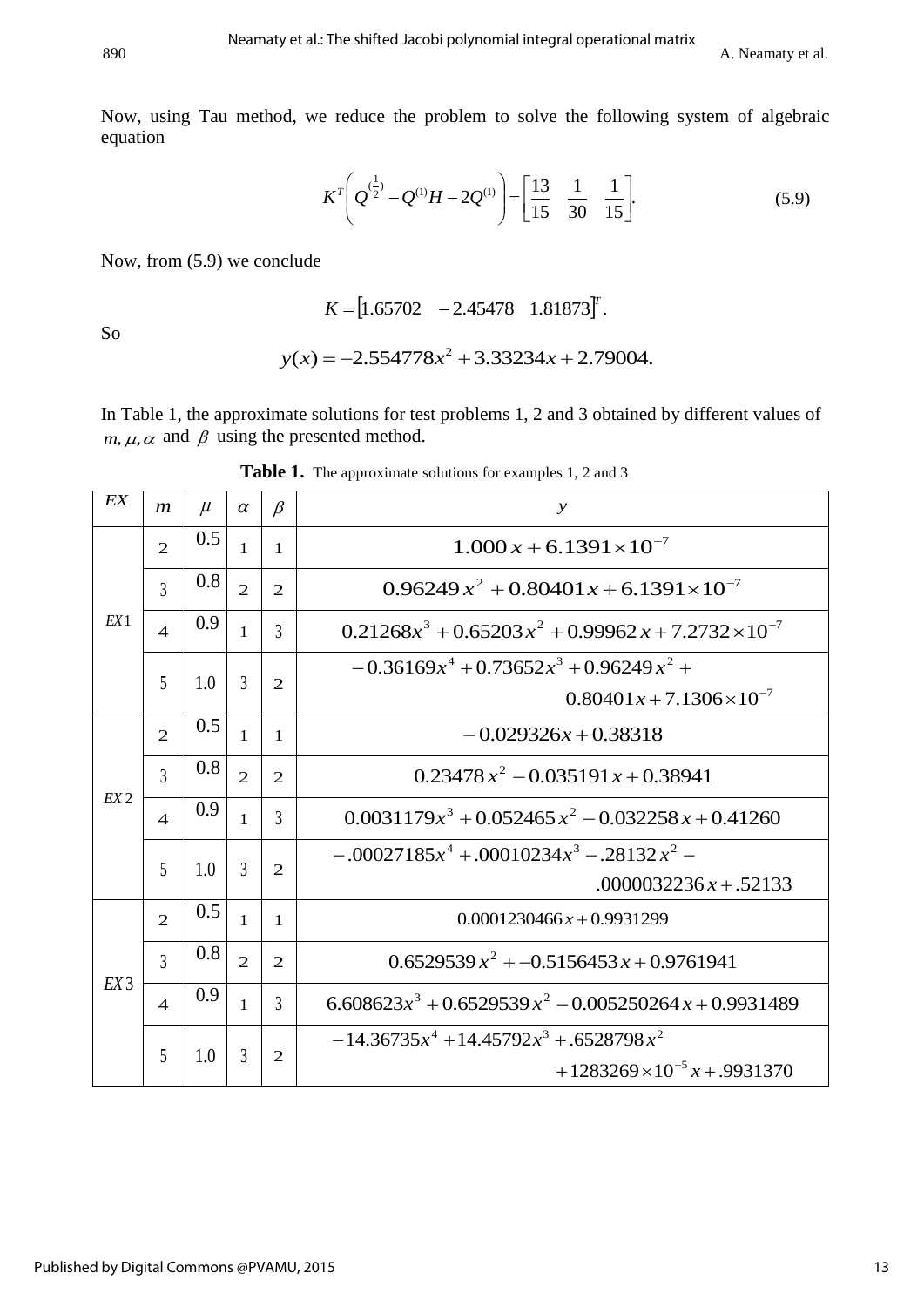#### **5. Conclusion**

In this paper, we have proposed a numerical method for solving Riccati differential equation of fractional order. The shifted Jacobi polynomial integral operational matrix was developed to solve this equation. The numerical results showed this method is powerful, new and interesting. All of the numerical computations in this study have been done on a PC applying some programs written in MAPLE.

#### **REFERENCES**

- Abbasbandy, S. (2006). Homotopy perturbation method for quadratic Riccati differential equation and comparison with Adomian decomposition method, Appl. Math. Comput. 172:485-490.
- Abbasbandy, S. (2007). An approximation solution of a nonlinear equation with Riemann-Liouville's fractional derivatives by He's variational iteration method, *J. Comput. Appl. Math.* 207:53-58.
- Abbasbandy, S. (2007). A new application of He's variational iteration method for quadratic Riccati differential equation by using Adomians polynomials, J. Comput. Appl. Math. 207 (1) 159-163.
- Canuto, C., Hussaini, M.Y., Quarteroni, A., Zang, T.A. (1988). Spectral Methods in Fluid Dynamic, *Prentice-Hall, Englewood Cliffs, NJ*.
- Erjaee, G.H., Taghvafard, H. and Alnasr, M. (2011). Numerical solution of the high thermal loss problem presented by a fractional differential equation, *Commun. Nonlinear. Sci. Numer. Simul. 16* :1356-1362.
- Guo, B.Y., Wang, L.L. (2004). Jacobi approximations in non-uniformly jacobi-weighted sobolev spaces, *J. Approx. Theory. 128*:1–41.
- Hashim, I., Abdulaziz, O., Momani, S. (2009). Homotopy analysis method for fractional IVPs, *Commun. Nonlinear Sci. Numer. Simul. 14*:674-684.
- Inc, M. (2008). The approximate and exact solutions of the space- and time-fractional Burgers equations with initial conditions by variational iteration method, *J. Math. Anal. Appl. 345*: 476-484.
- Kazemi, M. and Erjaee, G. H. (2011). Analytical and numerical solutions of different parabolic heat equations presented in the form of multi-term fractional differential equations, *Iranian Journal of Science and* Technology. Transaction A. Science, vol. 35, no. 3, pp. 185-192.
- Kilbas, A.A., Srivastava, H.M., Trujillo, J.J. (2006). Theory and application of fractional differential equations, *Elsevier B.V*, Netherlands.
- Lakshmikantham, V., Leela, S., Vasundhara, J. (2009). Theory of fractional dynamic systems, *Cambridge Academic Publishers, Cambridge*.
- Momani, S., Noor, M.A. (2006). Numerical methods for fourth-order fractional integrodifferential equations, *Appl. Math. Comput. 182*:754-760.
- Odibat, Z., Momani, S. (2006). Application of variational iteration method to nonlinear differential equations of fractional order, *Int. J. Nonlinear Sci. Numer. Simul. 7*:271-279.
- Oldham, K.B., Spanier, J. (1974). The fractional calculus, *Academic press, New York and London*.